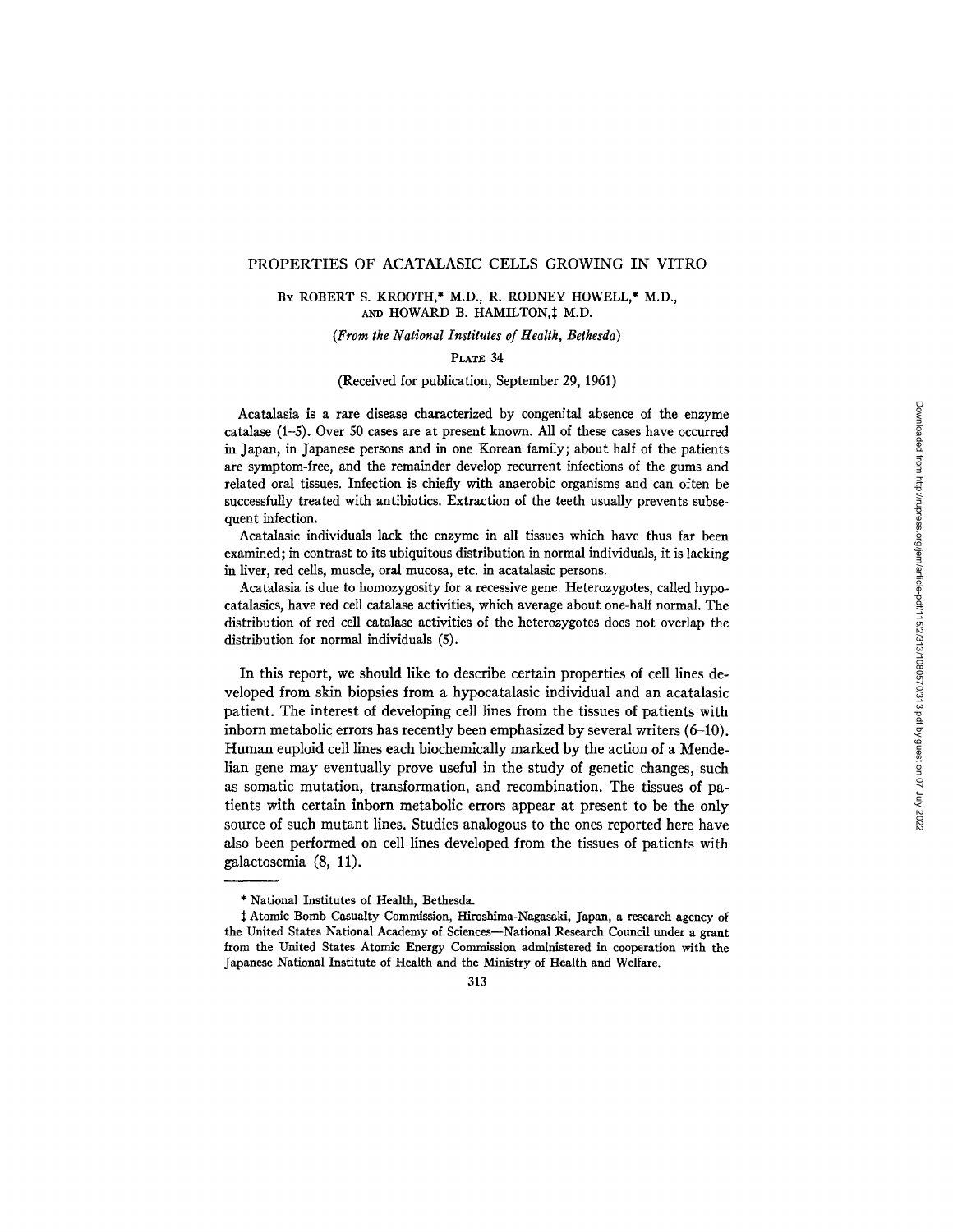## *Materials and Methods*

### *A. Clinical Data.-*

Cell lines were developed from skin biopsies from an acatalasic, a hypocatalasic, and eight other persons who were either normal or had an unrelated disease. Clinical data on these patients is given in Table I. The ITA line (a normal control line) was developed from a biopsy on an American donor of Japanese origin. Some of the fines have been used in other experiments in this laboratory, and the appropriate references are given in Table I.

| ARLI |  |
|------|--|
|------|--|

#### *Clinical Data*

| Line       | Donor's age | Donor's sex | Diagnosis                 | Previous<br>published<br>data on line<br>(Ref. No.) |
|------------|-------------|-------------|---------------------------|-----------------------------------------------------|
|            | yrs.        |             |                           |                                                     |
| ACA.       | 60          | м           | Acatalasia                |                                                     |
| TAC.       | 28          | м           | Hypocatalasia             | 15                                                  |
| BA.        | 30          | F           | Myositis ossificans       |                                                     |
| ITA.       | 40          | м           | Normal control            | 23                                                  |
| DUF        | 39          | м           | Chronic Tophaceous Gout   |                                                     |
| TDU        | 11          | F           | Galactosemia.             | 8, 11                                               |
| <b>MAD</b> | 38          | F           | Galactosemia heterozygote | 8, 11                                               |
| BE.        | 21          | F           | Primary amyloidosis       | 8, 11, 15                                           |
| ZOL        | 12          | М           | Wilson's Disease          |                                                     |
| LBR        | 11          | м           | Galactosemia              |                                                     |

In Text-fig. 1 the pedigrees of the hypocatalasic (TAC) and the acatalasic (ACA) patients are given. Both patients were free of symptoms. Catalase assays on the red cells of these patients, performed by a method previously described (5), are as follows:

| Patient | K <sub>cat</sub> (velocity constant of red cell catalase) |
|---------|-----------------------------------------------------------|
|         | 2.17<br>5.38 $\pm$ 0.73 (Takahara <i>et al.</i> 5)        |

#### *B. Techniques of Cell Culture.--*

*1. General techniques:* All cell lines were developed from skin biopsies. In most instances a 4 mm punch biopsy was removed from the skin area. The biopsies on the acatalasic and hypocatalasic patients were performed in Hiroshima. Directly after excision the tissue was cut sterilely into pieces several millimeters in diameter and was placed in glass test tubes containing a medium made up of 40 per cent  $\mathbb{N}$  15 (12), 59 per cent saline G (12), and 1 per cent of Puck's antibiotic solution (12). The tissue was shipped by air (at cabin temperature) to the National Institutes of Health in Bethesda, and was in both cases processed about 80 hours after the biopsy.

The general method employed to develop the cell lines is based on principles originally set out by Puck and his associates in 1958. The details of the technique used in our laboratory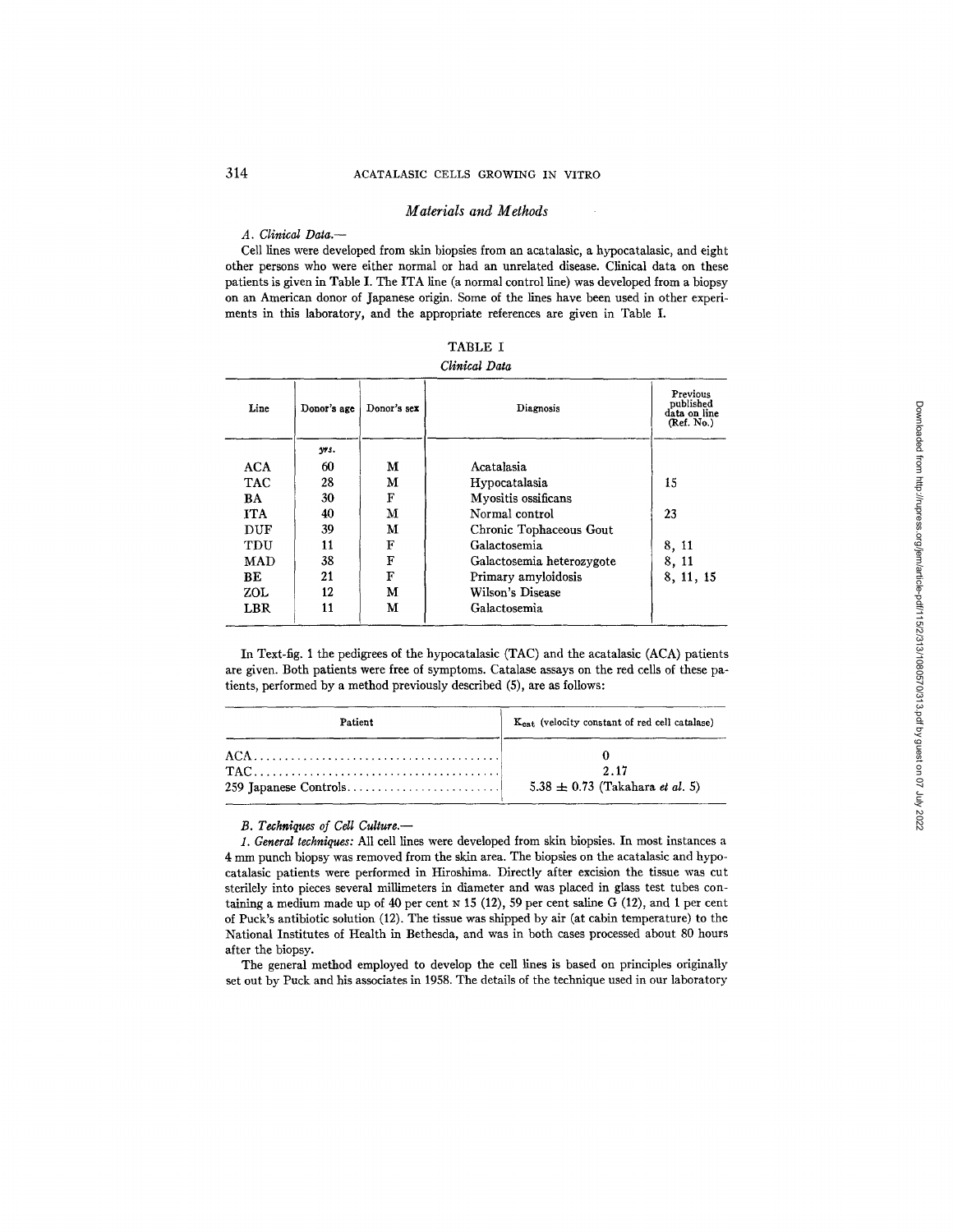have been published elsewhere (8). The cell type which grows out is the "fibroblast"--a fusiform transparent cell (Fig. 1). In the cases of biopsies of normal skin on persons of normal karyotype, these cells will be euploid, and the euploidy will persist as a stable feature of the line (12-15). The cells are grown as monolayers on one durface of a glass bottle or dish.

*2. Selection experiments:* A large bottle of cells *("Blake* bottle") was subcultured into 50 to 100 smaller ones *("T16* %'). Twenty-four hours after subculturing the cells were washed twice



TExT-FIO. 1. Pedigrees of the hypocatalasic (TAC) and the acatalasic (ACA) patients.

with 3 ml of the following balanced salt solution (in distilled water):

| Compound                                                                                  | gm/liter |  |
|-------------------------------------------------------------------------------------------|----------|--|
|                                                                                           | 6.80     |  |
|                                                                                           | 0.40     |  |
| $NaH_2PO_4 \cdot 2H_2O \dots \dots \dots \dots \dots \dots \dots \dots \dots \dots \dots$ | 0.15     |  |
| $NaHCO3, \ldots, \ldots, \ldots, \ldots, \ldots, \ldots, \ldots, \ldots, \ldots, \ldots$  | 2.20     |  |

The cells were then overlayed with 2 ml of the above solution now containing varying concentrations of hydrogen peroxide. The overlay was incubated with the cells for 20 minutes (at 37°C), and was then poured off. The cells were washed once with 3 ml liters of growth medium; then the cells were incubated with fresh growth medium and fed every 72 hours.

The concentrations of hydrogen peroxide used were:

|  | $0.8 \times 10^{-5}$ molar |
|--|----------------------------|
|  | $0.8 \times 10^{-4}$ molar |

 $0.8 \times 10^{-3}$  molar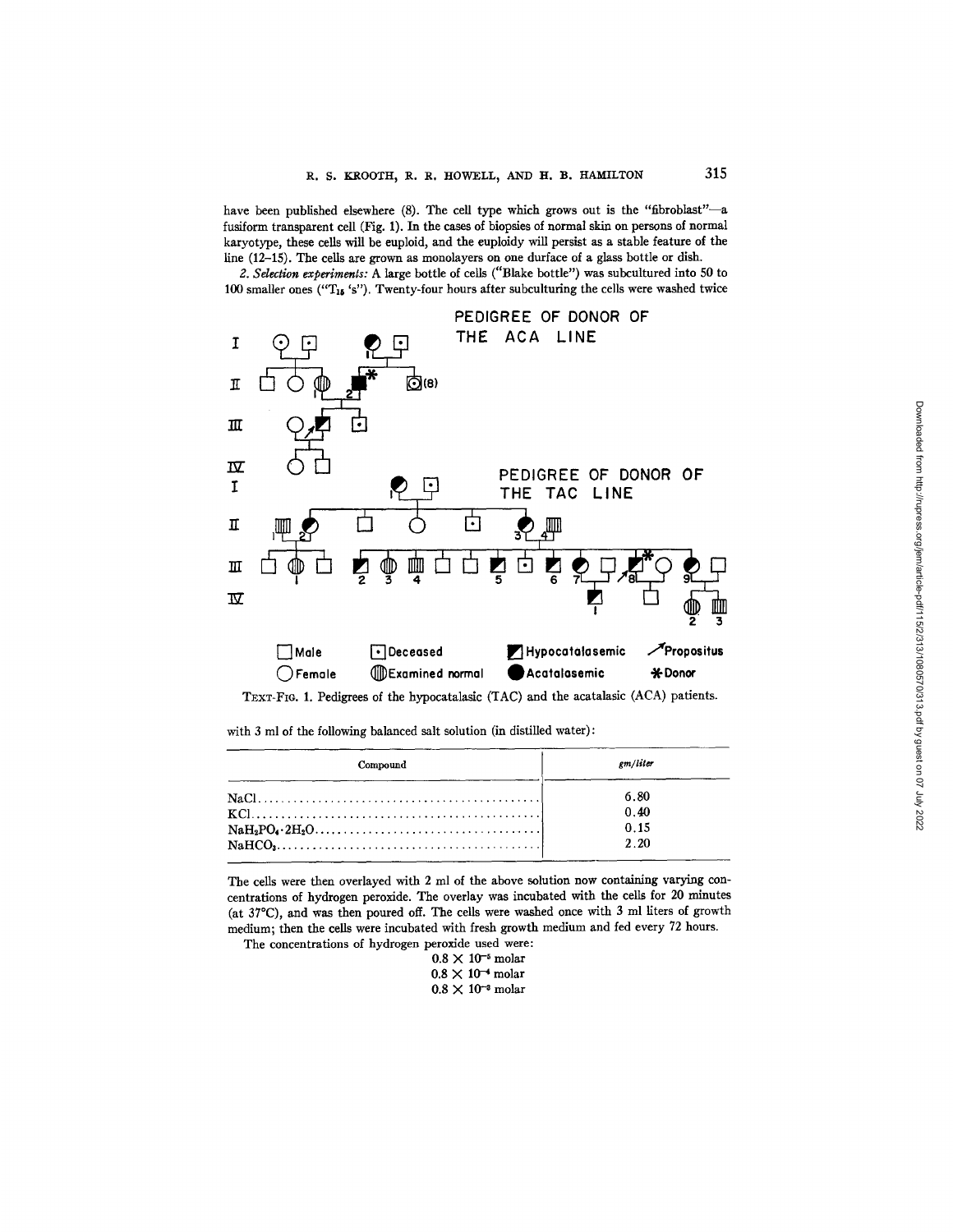After the second wash with the balanced salt solution, and before exposure to hydrogen peroxide, 6 bottles were frozen for subsequent determination of cell protein. Thereafter, three of the bottles exposed to each concentration of hydrogen peroxide were frozen every 72 hours. Cell proteins in the selection experiments were determined by the method of Oyama and Eagle (16). The unit of cell protein in graphing is defined as an amount of protein giving the same optical density as 0.1 mg of bovine albumin. Acatalasic cells and normal cells were handled and grown simultaneously in these experiments so that they might be washed anti treated with the same solutions and fed with same media.

*C. Chemical Determinations.-* 

After the first two or three subcultures, the cells were transferred to large bottles. When a confluent monolayer formed, the cells were subcultured. Periodically a bottle was removed for assay of cell cataiase. The cells were harvested when the monolayer was confluent, as in subculturing, and a single bottle usually yielded between 5 and i0 mg of cell protein.

The cells were digested off the glass with a 0.05 per cent trypsin solution (8), spun at 1500 RPM for 5 minutes, the trypsin was removed, and the cells were then washed three times in 0.86 per cent sodium chloride. After the final wash the cells were suspended in 5 to 15 ml of 0.05 molar potassium phosphate buffer (pHT) and transferred to a plastic non-conical centrifuge tube (Spinco). After placing the tube in a beaker of ice, the cells were sonicated on a Mullard probe sonicator, the sonic vibration being delivered in 4 pulses of 30 seconds' duration each. Between each pulse the suspension was allowed at least 30 seconds to cool, and at no time did the temperature within the tube exceed 10°C. When a large number of tubes were run the probe was chilled with ice after every eight pulses. In most instances control cells were run simultaneously with acatalasic or hypocatalasic ones.

The sonicates were spun at 200 RPM for 10 minutes at  $4^{\circ}$ C. Two ml aliquots of the supernatant were removed and transferred to a Beckman cuvette for a spectrophotometric assay of the cataiase activity of the sonicate. The method employed was that of Beers and Sizer (17, 18) and has been used previously on cultured cells (19).

Thirty percent  $H_2O_2$  (Fisher Scientific Company) was diluted in 0.01 M KH<sub>2</sub>PO<sub>4</sub> buffer  $(pH = 7)$  to 0.03 molar. One ml of this dilution was then added to the 2 ml aliquot of the solution of cellular sonicate in the cuvette. Following addition of the hydrogen peroxide, optical density was taken at 10 second intervals at 2400 A in a model DU Beckman spectrophotometer. The first reading was obtained 10 seconds after the introduction of peroxide into the cuvette. The net change in optical density for the first minute was computed as

$$
\Delta \text{(OD)} = \frac{(\text{OD})_{10 \text{ sec}} - (\text{OD})_{60 \text{ sec}}}{5/6}
$$

where the two terms in the numerator refer to optical density at 10 and 60 seconds, respectively. The individual readings were also plotted, to determine whether the initial reaction rate was constant over this time interval in each assay and could therefore be used to quantitate enzyme activity. Assays were run in triplicate. A millimolar extinction coefficient of 0.040 was used for hydrogen peroxide.

A 0.2 ml aliquot of the sonicated solution was taken for determination of the cell protein by Lowry's method (20).

Using the computed change in optical density over 1 minute, the millimolar extinction coefficient of hydrogen peroxide and the concentration of cell protein in the cuvette, the specific activity of catalase in the cellular sonicate was obtained. This latter figure was then multiplied by 60 to give a virtual quantity: micromoles of hydrogen peroxide decomposed per hour per milligram cell protein. Except where otherwise specified, this unit of cell catalase activity will be employed in the graphs and tables to follow and has also been used by Lieberman and Ove (19).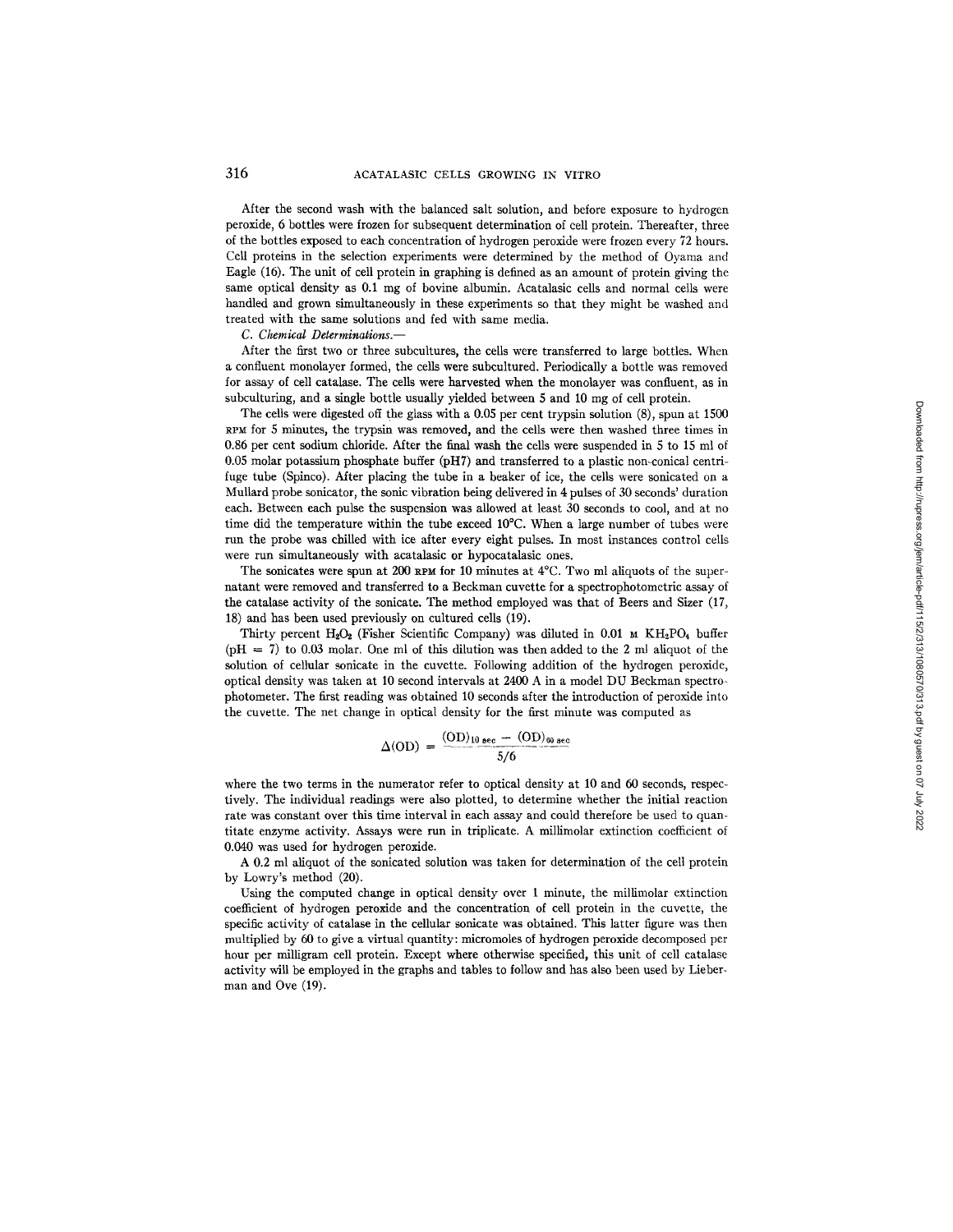Virtually no spontaneous decomposition of hydrogen peroxide is noted, over 1 minute, when the cellular sonicate is not added to the cuvette. The spectrophotometer readings are of course corrected for a protein blank.

#### RESULTS

# *A. Properties of the Catalase Assay System.--*

*1. General properties of the assay: In* Text-fig. 2, the 10 second optical density readings from a typical assay are plotted against time. It will be noted that the curve is linear. In Text-fig. 3 catalase activity is plotted against the quantity



TExT-FIG. 2. Kinetics of hydrogen peroxide disappearance in a solution of cellular sonicate.

of cell protein in the cuvette (using the ITA line). The relationship of catalase activity to cell protein is linear and the line passes through the origin.

In order to inquire further whether the catalase activity measured could be assumed to be proportional to the quantity of catalase present in the sonicate, another experiment was done.

Crystalline beef liver catalase (Biochemica Boehringer) was dissolved in the buffer described above and diluted to approximately  $2 \times 10^{-5}$  mg per ml. A solution of sonicate from cells of the ITA line was also made up with a protein concentration of 0.417 mg per ml. These two solutions were combined, in a cuvette, in varying proportions--to give a total volume of 2 ml in each case. One ml of 0.03 molar hydrogen peroxide was then added.

The catalase activity observed was compared with theoretical values computed from the values for the solutions before they were mixed. The data are set out in Table II.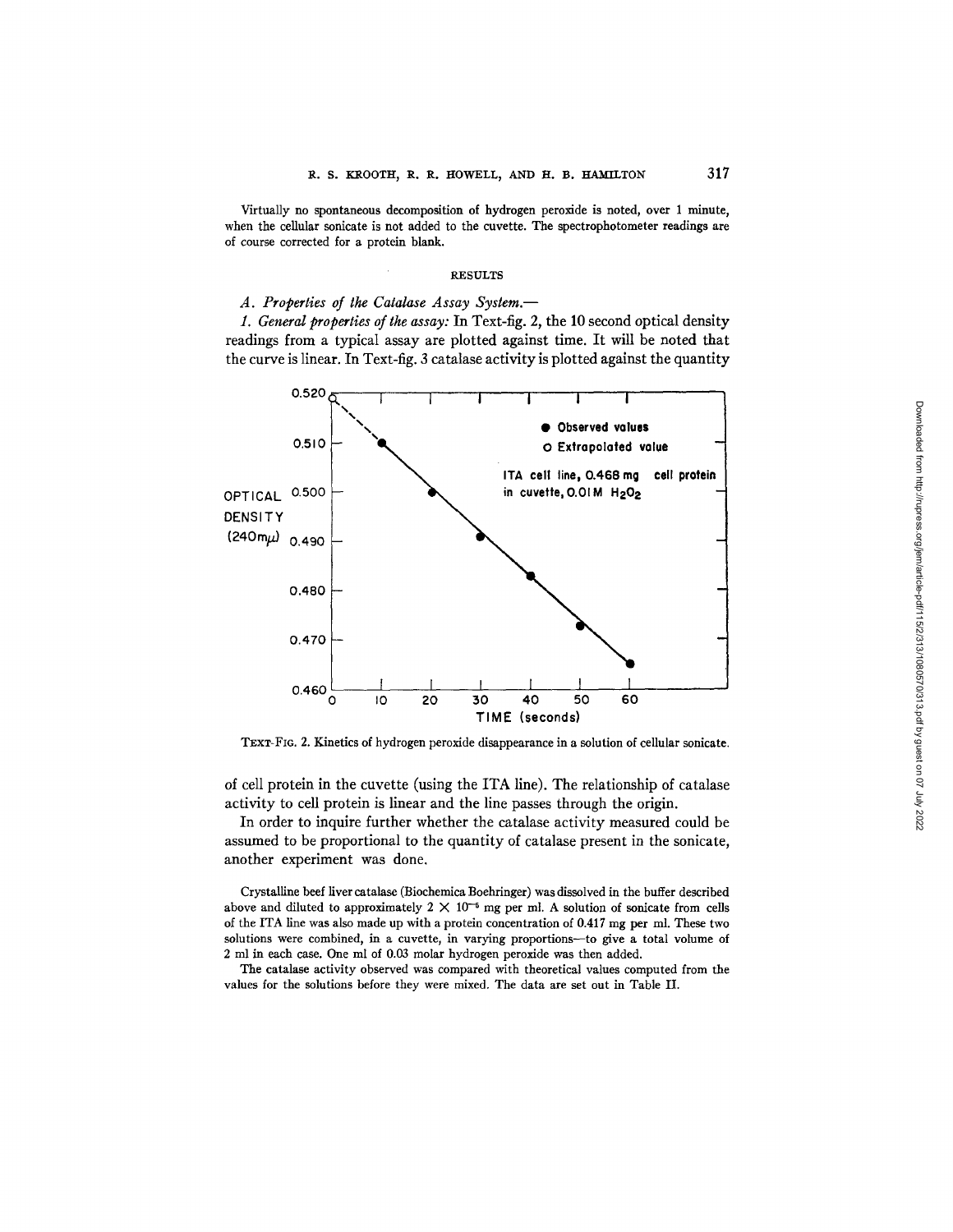

TEXT-FIG. 3. Relationship of catalase activity to concentration of cell protein (ITA line). The quantities of protein present in the usual assay generally fell near the mid portion of this curve.

| Catalase Activities of Mixtures of Cell Sonicate and Crystalline Catalase |                                                               |                                                           |                                                             |                         |  |  |  |  |
|---------------------------------------------------------------------------|---------------------------------------------------------------|-----------------------------------------------------------|-------------------------------------------------------------|-------------------------|--|--|--|--|
| Volume of crystalline<br>catalase solution<br>added to cuvette            | Volume of ITA (cell<br>sonicate) solution<br>added to cuvette | Volume of 0.03 M<br>$H_2O_2$ solution added<br>to cuvette | Observed<br>catalase activity<br>of solution<br>in cuvette* | Theoretical<br>activity |  |  |  |  |
| m                                                                         | m                                                             | m                                                         |                                                             |                         |  |  |  |  |

TABLE II

1.0 1.0 1.0 1.0 1.0

|  |  |  |  |  |  | * $\mu$ Moles per hour per 3 ml of solution (the total volume in the cuvette). |
|--|--|--|--|--|--|--------------------------------------------------------------------------------|
|--|--|--|--|--|--|--------------------------------------------------------------------------------|

2 0 1.5 0.5 **1.0 1.0**  0.5 1.5  $0 \t 2.0$ 

It will be noted that good agreement between the theoretical and observed values is obtained, suggesting that the concentration of crystalline catalase can be accurately measured in the presence of the cellular sonicate.

*2. Role of extraneous variables in determining the catalase activity of a cell line:*  A number of variables have been examined to determine whether they influence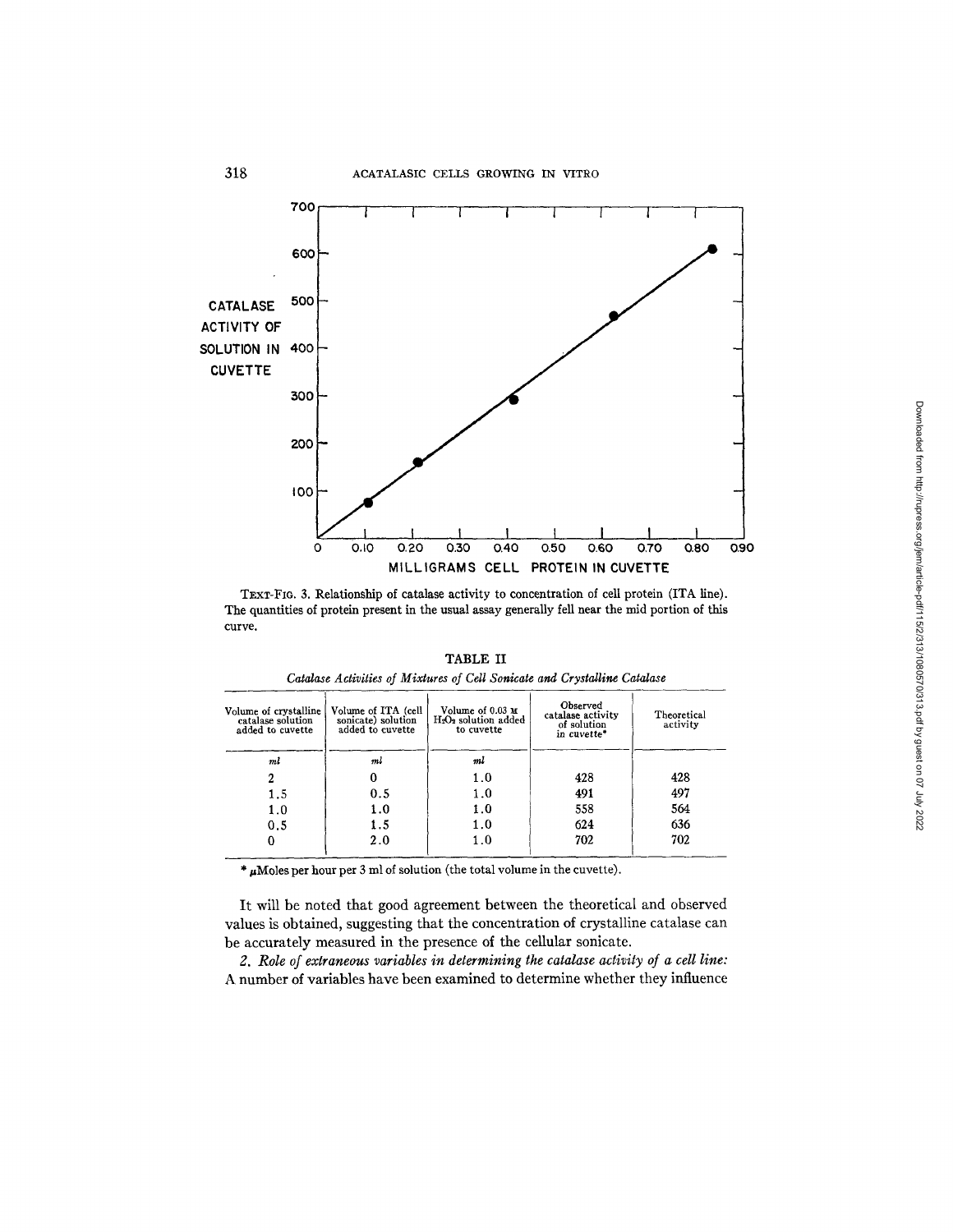the catalase activity of the lines. The chief variables studied have been the following:

(a) The age of the line (the time between the date of the biopsy and the date of the cells).

(b) The number of subcultures.

(c) The estimated number of times the cells have increased in culture (See Krooth and Weinberg, 8, for method of estimation).

(d) The interval between enzyme assay and last subculture; *i.e.,* the number of days the cells have been in the bottle.

| Presumed<br>genotype | Line        | No. of<br>determi-<br>nations | Range in ages | Range in<br>subculture<br>Nos. | Mean<br>catalase<br>activity | Standard error<br>of mean |
|----------------------|-------------|-------------------------------|---------------|--------------------------------|------------------------------|---------------------------|
|                      |             |                               | days          |                                |                              |                           |
| $c^*c^*$             | <b>ACA</b>  | 7                             | $33 - 93$     | $4 - 11$                       | 0                            | (all values zero)         |
| $Cc^*$               | TAC         | 15                            | 78–182        | $3 - 13$                       | 211.2                        | $\pm 14.0$                |
| cc                   | BA          | 11                            | $61 - 126$    | $3 - 12$                       | 756.4                        | $\pm 56.3$                |
| CC                   | <b>ITA</b>  | 9                             | $29 - 104$    | $3 - 14$                       | 675.9                        | $\pm 42.2$                |
| cc                   | <b>DUF</b>  | 3                             | $73 - 78$     | 3                              | 669.0                        | ±46.1                     |
| cc                   | <b>IDU</b>  | 4                             | 286-307       | $21 - 24$                      | 844.2                        | $\pm 50.3$                |
| cc                   | MAD         | $\mathbf{2}$                  | 284-306       | $19 - 22$                      | 883.0                        | ±113.0                    |
| cc                   | BЕ          | $\overline{2}$                | $303 - 308$   | $34 - 35$                      | 1109.0                       | $\pm 109.0$               |
| cc                   | ZOL         | 3                             | $29 - 40$     | $3 - 5$                        | 546.0                        | $\pm 33.2$                |
| cc                   | LBR         | 4                             | $36 - 53$     | $4 - 6$                        | 612.5                        | ±55.7                     |
|                      | Hela (LP-8) | 7                             |               |                                | 712.0                        | ±42.1                     |

TABLE III *Catalase Activities of the Several Cell Lines* 

Subculture number is defined **as** the number of times the cells have been subcultured **at the**  time they are harvested for assay. Catalase activity is expressed as micromoles of hydrogen peroxide decomposed per hour per milligram cell protein.

\* The presumed abnormal gene.

No significant effect of any of these variables on the catalase activity of the lines was found. The data on the effect of age of the line are typical and will subsequently be set out in more detail.

Assays of catalase activity done in triplicate during each determination gave almost no variation in results. Assays of bottles of the same cell line on different days did not, however, give precisely the same values. The coefficient of variation (standard deviation times 100 divided by the mean) lies between l0 and 18 per cent, the value depending on the line. The acatalasic line is an exception. No variation in the results from this line could be detected by our method.

*B. Catalase Values of the Several Lines.-* 

In Table III, the mean catalase activities of the lines employed are set out.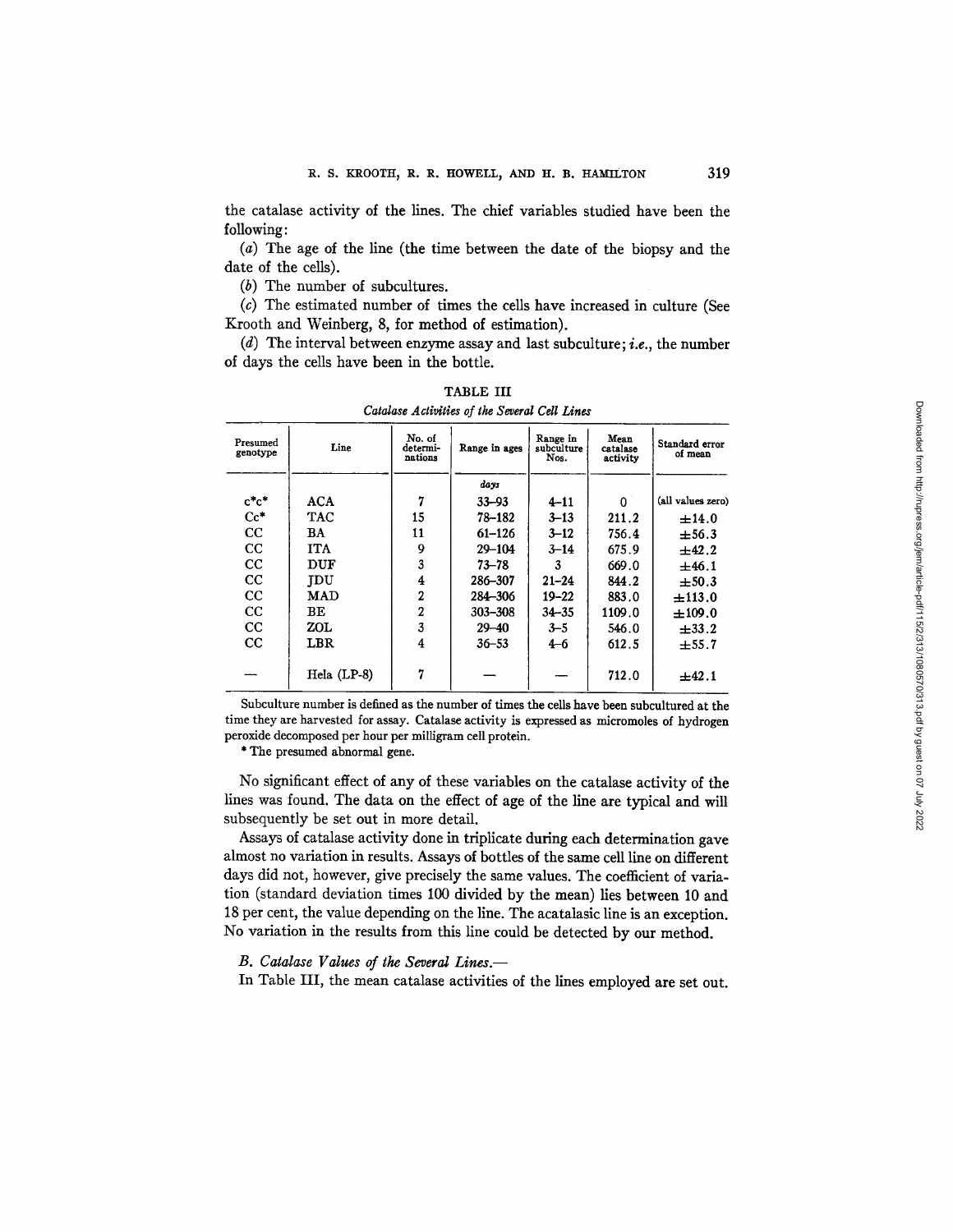**Activity, computed as described previously, is expressed as micromoles of hydrogen peroxide decomposed per hour per milligram cell protein. Note how the control lines differ in their range of ages and in their range of subculture numbers. Some of the lines are older, while others are younger, than the hypo-**



TEXT-FIG. 4. Frequence with which specified values of cell catalase were observed in 38 **determinations on the 8 normal lines (CC), of 15 determinations on the hypocatalasic line (Cc\*) and of 8 determinations on the acatalasic line (c'c\*). The asterisk denotes the presumed abnormal gene.** 

| Summary of Data on Catalase Activity |                            |                        |                           |  |  |  |  |
|--------------------------------------|----------------------------|------------------------|---------------------------|--|--|--|--|
| No. of lines                         | No. of determina-<br>tions | Mean catalase<br>value | Standard error of<br>mean |  |  |  |  |
|                                      |                            |                        | (all values zero)         |  |  |  |  |
|                                      | 15                         | 211.2                  | $\pm 14.0$                |  |  |  |  |
|                                      | 38                         | 762.0                  | $\pm 21.0$                |  |  |  |  |
|                                      |                            |                        |                           |  |  |  |  |

**TABLE IV**  *of Data on Catalase Activity* 

 $\frac{OC}{CC} = 0.28$ 

**\*The presumed abnormal gene.** 

**catalasic and acatalasic lines, and corresponding variation is seen in the subculture numbers. These two parameters, however, appear to have no discernible effect on the catalase activity. In Text-fig. 4, the distribution of catalase activities for the 8 normal lines (38 determinations), the hypocatalasic line (15**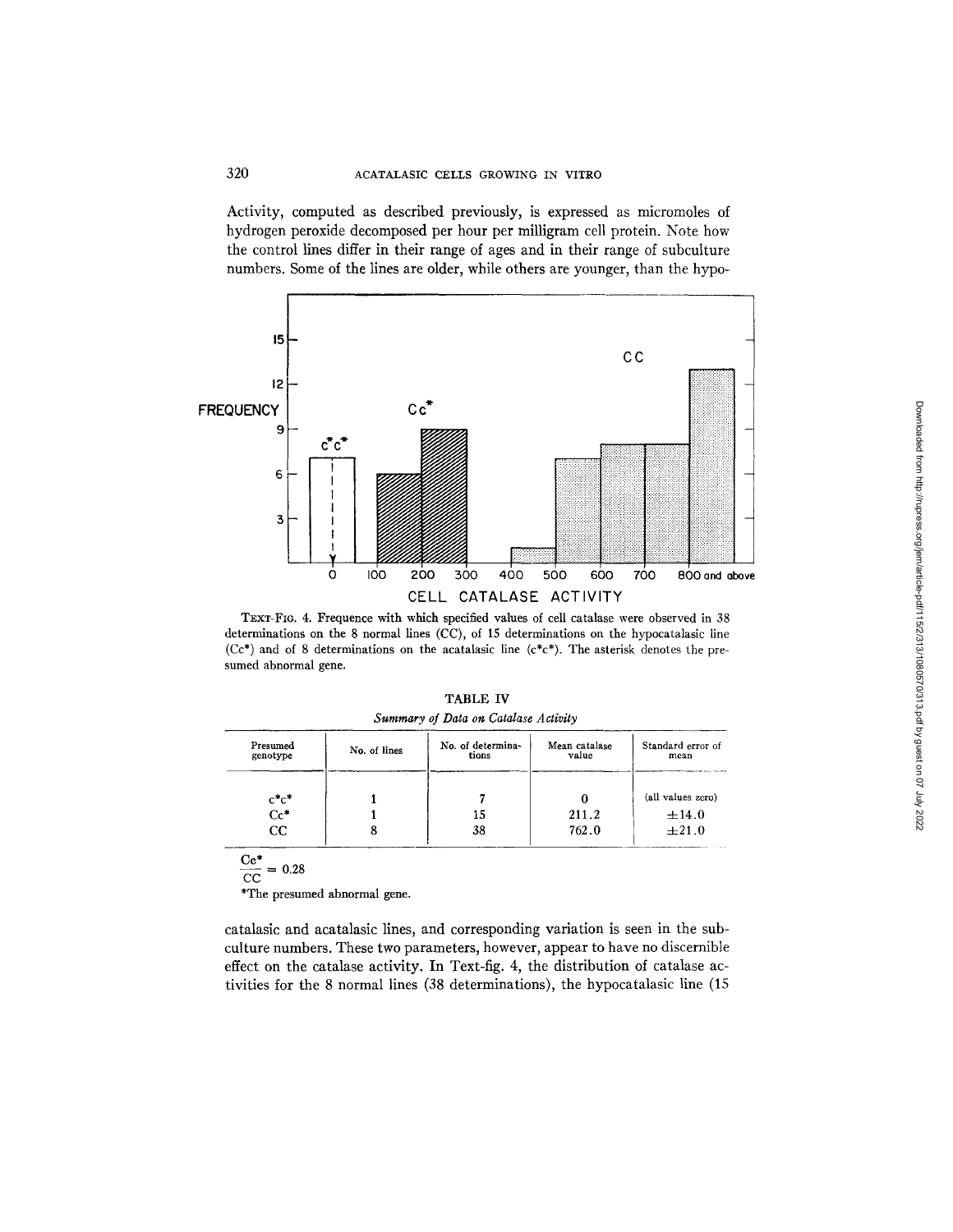determinations), and the acatalasic line (8 determinations) are graphed. Note that the three presumptive genotypes do not overlap. In Table IV the data are summarized. It will be seen that all the activities for the acatalasic line were zero. The ratio of the mean activity of the heterozygous line to the mean activity of the normal lines was 0.28.

In Text-fig. 5, the catalase activities of the hypocatalasic cells and of the BA cells are plotted against the age of the line. There is a suggestion from the graph that the catalase activity may fall as the line ages. However, the effect



TEXT-FIG. 5. Effect of "age' on the catalase activity of a normal cell line (BA) and the hypocatalasic cell line (TAC).

is small, and does not impair discrimination between the lines. Moreover, the effect is not significant. The product-moment correlation coefficients for age and catalase activity are:

| Line |                      |
|------|----------------------|
| BA.  | $-0.165$<br>$-0.137$ |

The probability, using the *"z"* transformation (21) of getting these data (or a worse fit), on the hypothesis that the population correlation equals zero, is greater than 0.5 in the case of both lines.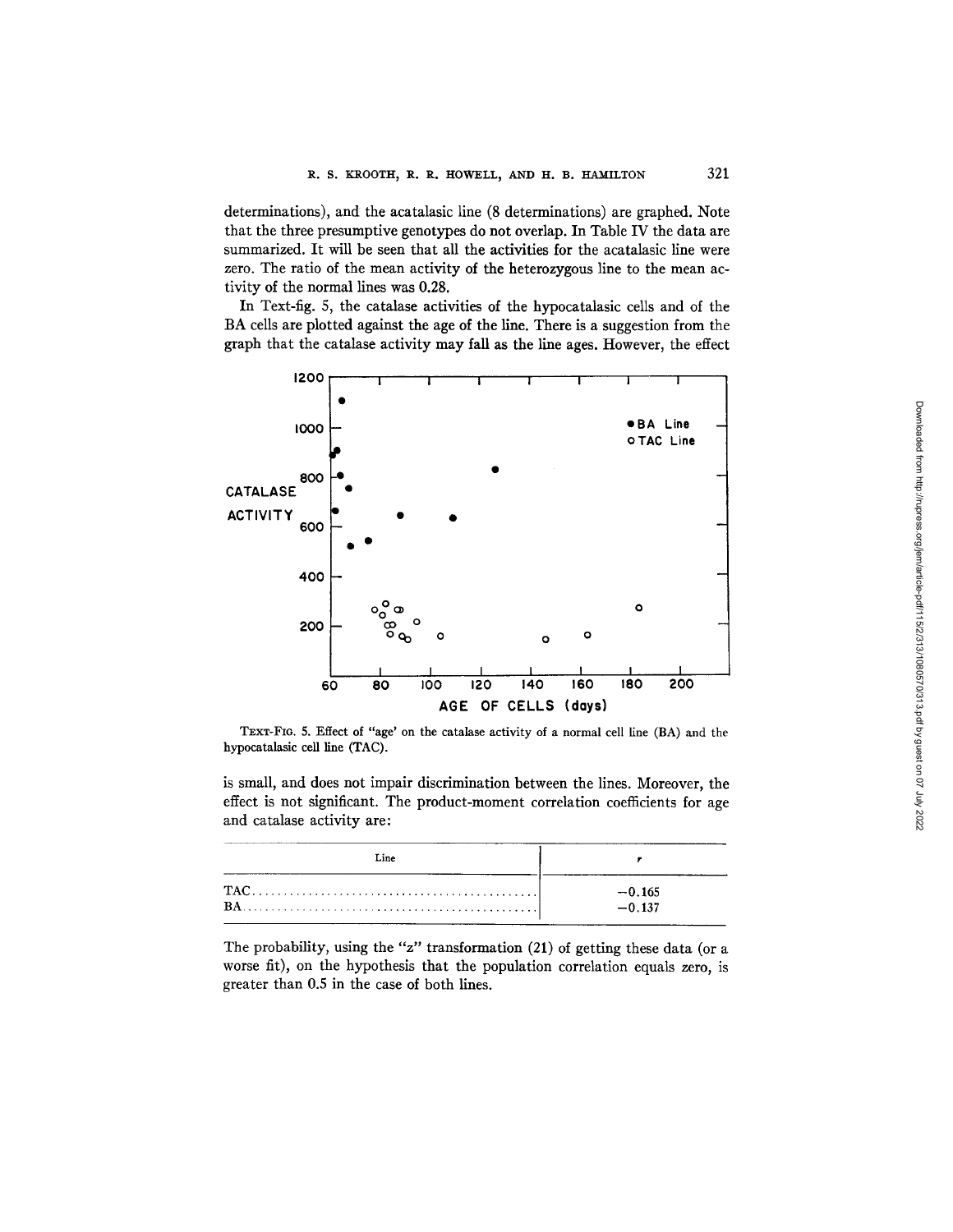Several experiments were done in which catalase and lactic acid dehydrogenase were measured on aliquots from the same cellular sonicate. The data are set out in Table V. Note that one can apparently discriminate between the three genotypes by the ratio of catalase activity to lactic acid dehydrogenase activity. The mean catalase activity of the normal lines is about 750 micromoles of peroxide decomposed per hour per milligram cell protein. This figure represents the catalase activity of around  $7 \times 10^{-5}$  mg of crystalline beef heart catalase. Assuming human cultured cell catalase and beef heart catalase have nearly the same molecular weight and turnover number, one can say that the human cell catalase is close to 0.01 per cent of the cell protein. The fact that cultured cells have less catalase activity than many intact tissues has been noted by other authors (19, 22).

| Presumed<br>genotype | Line         | Subculture<br>No. | Age  | LDH activity<br>of cell protein | Catalase<br>activity<br>$\left( 2\right)$ | Ratio<br>(2)/(1) |
|----------------------|--------------|-------------------|------|---------------------------------|-------------------------------------------|------------------|
|                      |              |                   | days |                                 |                                           |                  |
| $_{\rm CC}$          | <b>ITA</b>   | 6                 | 49   | 146.2                           | 834                                       | 5.7              |
| CC                   | ΒA           | 13                | 143  | 162.0                           | 834                                       | 5.1              |
| $_{\rm CC}$          | $_{\rm DUF}$ | 4                 | 75   | 73.5                            | 761                                       | 10.3             |
| $Cc^*$               | <b>TAC</b>   | 12                | 115  | 103.0                           | 142                                       | 1.4              |
| $Cc^*$<br>$c^*c^*$   | <b>TAC</b>   | 14                | 132  | 96.0                            | 160                                       | 1.7              |
|                      | ACA          | 6                 | 37   | 160.0                           | 0                                         | 0                |
|                      |              |                   |      |                                 |                                           |                  |

TABLE V *Comparison of Lactic Acid Dehydrogenase and Catalase Activities in Certain Cell Lines* 

\* The presumed abnormal gene.

It is of interest also that the medium in which the cells were grown contained 12 per cent pooled human serum, and had considerable catalase activity. One ml of fresh medium (before incubation with cells) could decompose roughly 7 micromoles of hydrogen peroxide per hour. The cells assayed were grown in 75 to 100 ml of medium (which was changed every 72 hours). It is notable that there was about as much catalase activity in the medium as in a milligram of cell protein. However, after several months of growing in such media, no catalase activity could be found in the cell protein of acatalasic cells.

### *C. Mixing Experiments.-*

To inquire whether acatalasic cells might contain a demonstrable inhibitor of catalase activity, mixing experiments were performed. A sonicate of acatalasic cells was mixed in varying proportions with a sonicate of cells of the ITA line. Catalase activities were determined on the mixtures and on the two sonicates separately. Theoretical values (assuming no inhibitor) were computed from the unmixed sonicates. The data are set out in Table VI, and are plotted in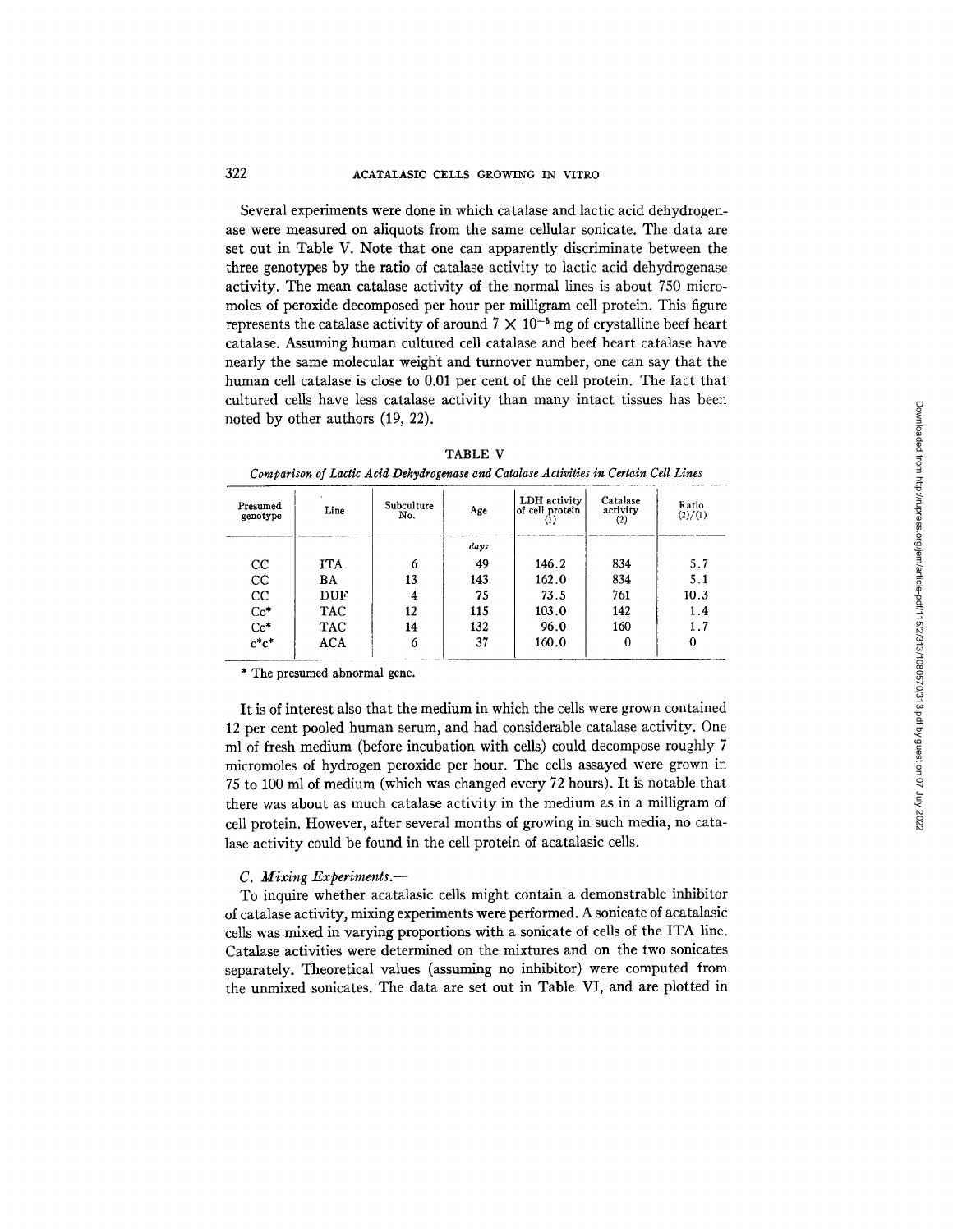Text-fig. 6. The observed and theoretical values agree well, and the catalase activity of the normal cell sonicate was not reduced by the presence of the acatalasic sonicate. Nor did the presence of the acatalasic sonicate in the mix-

| Protein present in cuvette |          | Total protein in | protein which is   | Per cent of total Catalase activity<br>of solution in | Theoretical       |
|----------------------------|----------|------------------|--------------------|-------------------------------------------------------|-------------------|
| ITA line                   | ACA line | cuvette          | <b>ACA</b> protein | cuvette                                               | catalase activity |
| mg                         | mt       | mg               |                    |                                                       |                   |
| 0.529                      |          | 0.529            | 0                  | 256                                                   | 256               |
| 0.397                      | 0.135    | 0.532            | 24                 | 198                                                   | 193               |
| 0.265                      | 0.270    | 0.535            | 50                 | 140                                                   | 128               |
| 0.133                      | 0.405    | 0.538            | 77                 | 63                                                    | 65                |
| 0                          | 0.540    | 0.540            | 100                |                                                       |                   |

TABLE VI *Mixing of Sonicates of the ITA and ACA Cell Line* 



TEXT-FIG. 6. Catalase activities of mixtures of cell sonicates of a normal cell line (ITA) and the acatalasic cell line (ACA).

ture increase catalase activity over the theoretical value—which might occur if the ITA sonicate "released" the enzyme in the acatalasic sonicate. Note that from Table VI one can compute the catalase activity of the "synthetic heterozygote," namely, of the sonicate that contains half normal and half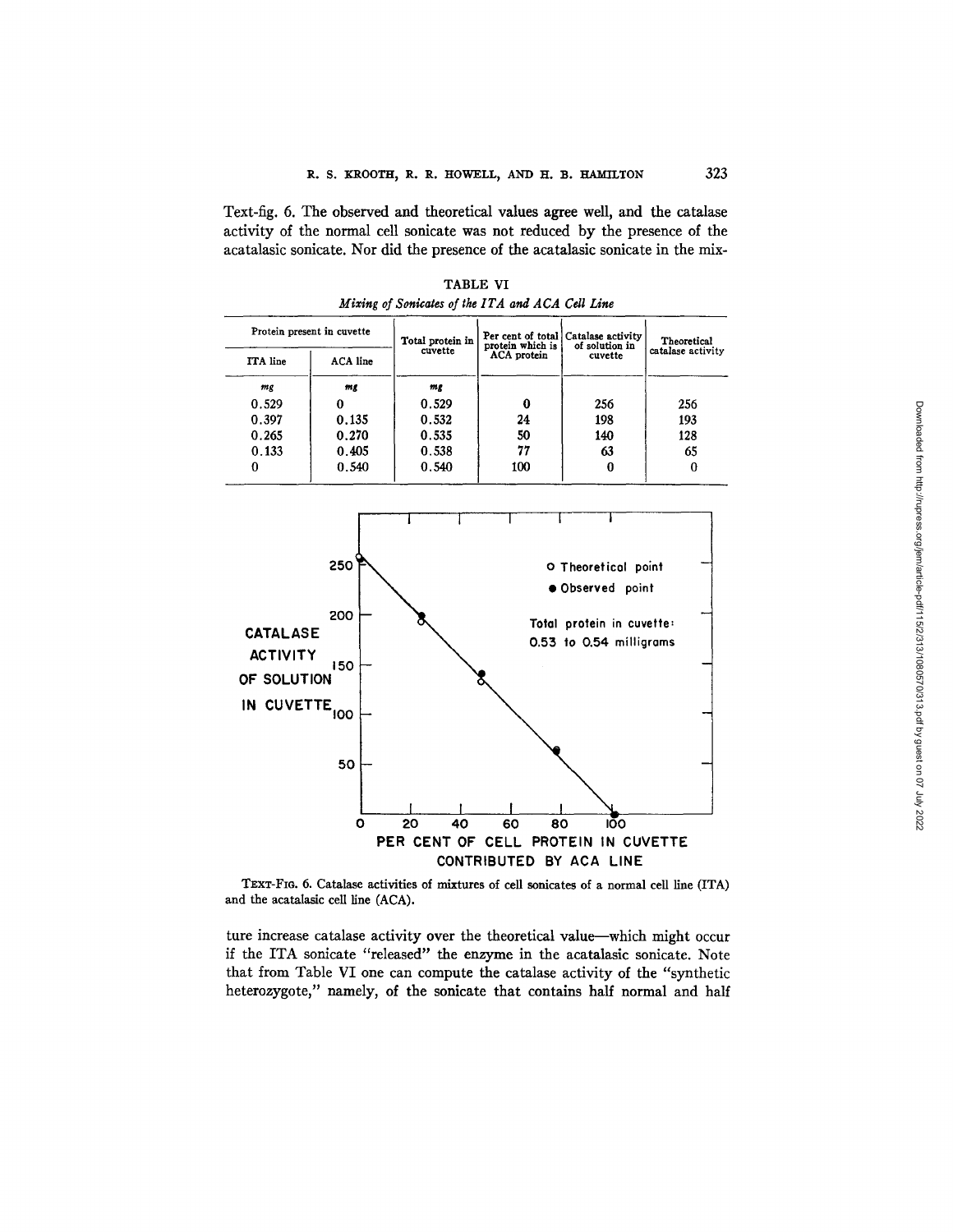acatalasic protein. The values are:

| Sonicate                                  | Catalase activity |
|-------------------------------------------|-------------------|
| "Synthetic heterozygote"                  |                   |
|                                           | 266               |
|                                           | 244               |
| Actual heterozygote                       |                   |
| Mean of 15 determinations on the TAC line | 211               |

These values have been compared merely to show the absence of any gross difference between them.

Analogous experiments have been done on the hypocatalasic cell line- sonicates of the BA and TAC line were mixed. The same result as that described above was obtained.



TExT-FIe. 7. Growth following 20 minute exposure of normal cells (CB) and acatalasic cells (ACA) to varying concentrations of hydrogen peroxide.

## *D. Selection Experiments.-*

The value of a mutant cell line, in genetic experiments, is augmented if one can select against the mutant cells under circumstances where normal cells will survive and grow. We have therefore inquired whether acute exposure to various concentrations of hydrogen peroxide affects the growth of acatalasic and normal cells differently.

In Text-fig. 7, the results of one selection experiment are set out. The CB line, which is the control line in this experiment, was developed from a skin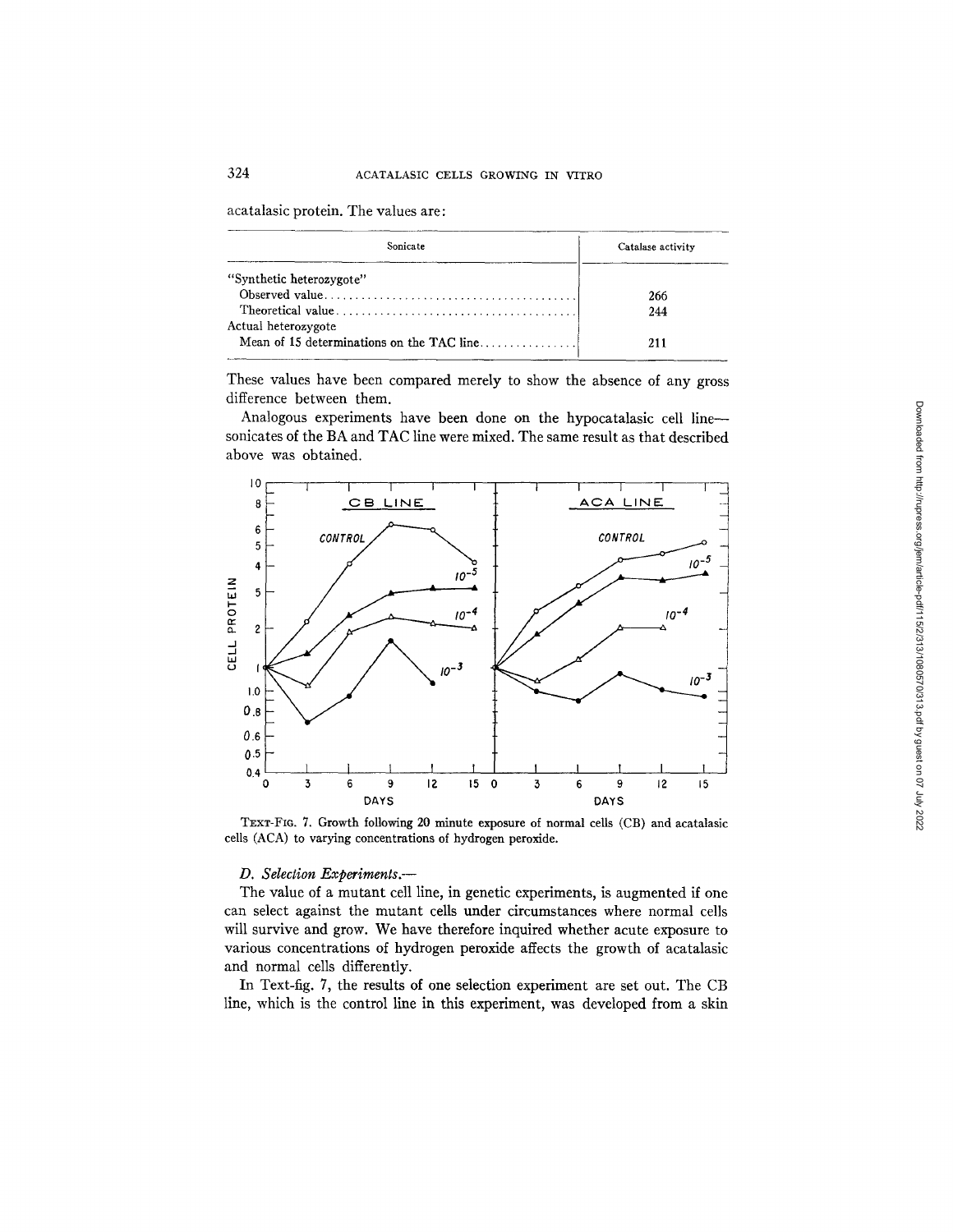biopsy on a 38 year old man with alcaptonuria. The cells were 56 days old at the beginning of the experiment and had a catalase activity of 1122. The acatalasic cells were 105 days old. The initial cell protein was the same for both lines. 1 The cells were treated, as described, with hydrogen peroxide at zero time. The increase in cell protein after exposure to the experimental concentrations of hydrogen peroxide was then followed.

Note that the general shapes of the growth curves of the two lines are fairly similar for each concentration of hydrogen peroxide. No gross difference between the lines is discernible. The CB line grew slightly more rapidly than the acatalasic one. Note that at a concentration of hydrogen peroxide of  $0.8 \times 10^{-4}$ molar, the cells in both cases were able to double the initial protein but could not grow further.

These experiments and others tend to suggest that acute exposure to hydrogen peroxide will not preferentially select against acatalasic cells, at least not to a readily measurable extent. Chronic exposure to low concentrations is at present rendered difficult, owing to the high quantity of protein (and other reducing substances) in the medium which promptly tend to decompose the peroxide.

# DISCUSSION

Acatalasia appears to persist as a recognizable defect in cells growing in culture. It may therefore be used as a biochemical marker in genetic experiments. Acatalasic human cells have no counterpart in microbial genetics thus far and might eventually be of help in elucidating the physiologic function (if any) of catalase at the cellular level. Since ionizing radiation is sometimes thought to affect cells through the creation of hydrogen peroxide, the radiation sensitivity of these mutant lines may also be of interest.

Our inability at present to develop a system for selecting against these cells limits their usefulness as tools in genetics. When the function of an enzyme is not clearly known, it is difficult to challenge cells lacking the enzyme in an appropriate manner. On the other hand, galactosemic cells can be selected against in culture under conditions where normal cells will grow (8). The simultaneous use of both these markers should permit us to perform more elaborate genetic experiments than would be possible with either one singly.

## **SUMMARY**

Acatalasia, a disease due to homozygosity for a Mendelian gene, is characterized by the absence of the enzyme catalase from the tissues of the human body. Red cells from heterozygotes have enzyme activities about one-half

<sup>&</sup>lt;sup>1</sup> The value for the cell protein includes an increment (about 0.5 units) contributed not by the cells but by the protein in the medium. However, what is important for this experiment is that the true initial cell protein can be assumed to be the same for both lines and for all the different concentrations of hydrogen peroxide.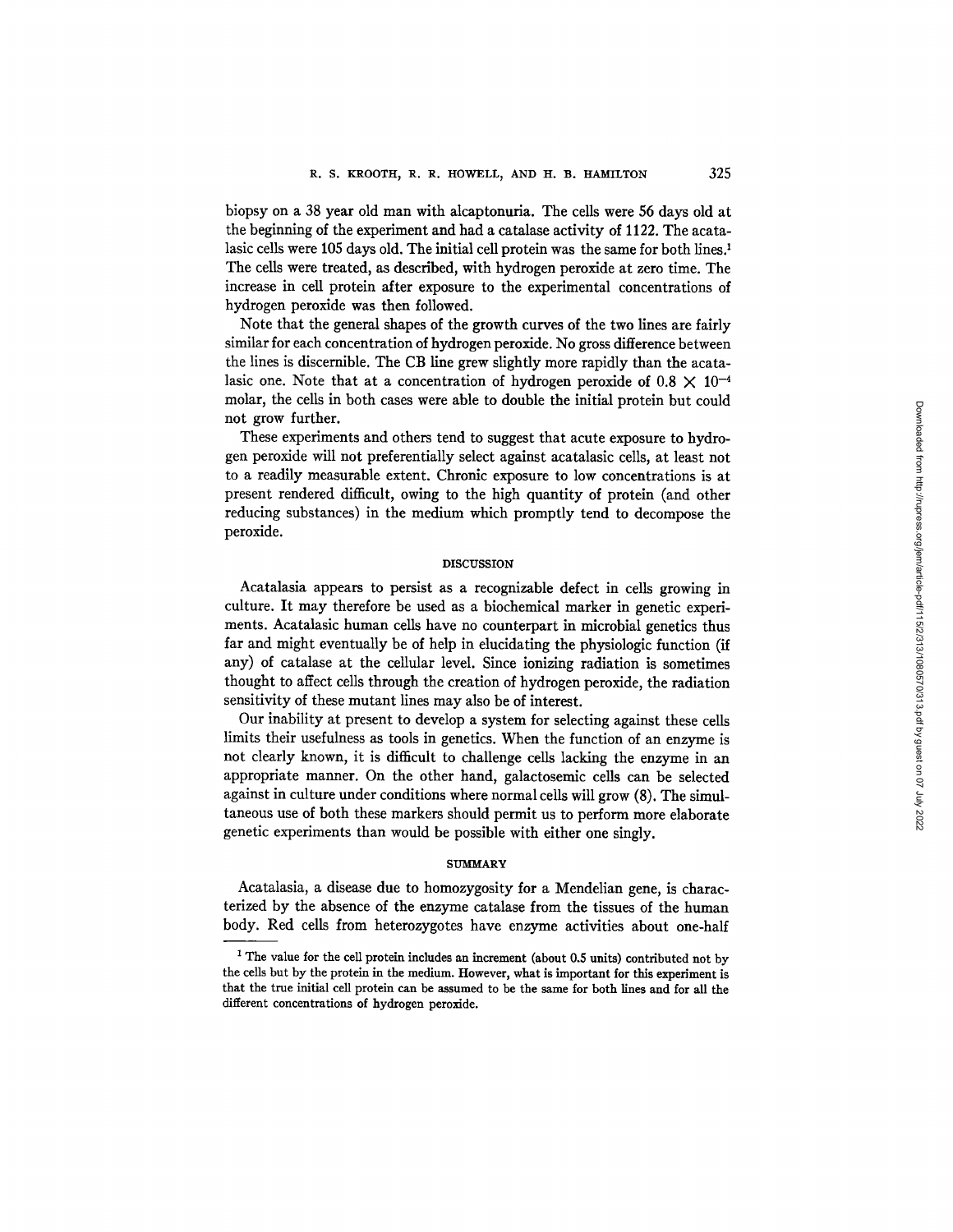normal. In this paper, the development of cell lines from skin biopsies on an affected homozygote, a heterozygote, and eight control patients is described. The cell type is the euploid *"fibroblast."* 

It was found that acatalasic cells lacked the enzyme, even after growing for many months in a medium rich in catalase. The control lines all had mean catalase activities double or more that of the heterozygous line. Selection experiments, in which the growth of cells exposed for 20 minutes to varying concentrations of hydrogen peroxide was measured, did not provide a system for preferentially eliminating acatalasic cells.

Certain other experiments bearing on the enzymatic defect in this disease were performed.

**The** authors take pleasure in acknowledging the interest and encouragement of Dr. Harry Eagle, Dr. J. E. Seegmiller, and Dr. L. T. Kurland. We are most grateful to several physicians in Japan who performed the biopsies and helped us in many ways. We should like particularly to acknowledge the assistance and interest of Dr. Teraoka of the United States Atomic Bomb Casualty Commission Staff, Hiroshima.

## BIBLIOGRAPHY

- 1. Takahara, S., Progressive oral gangrene probably due to lack of catalase in the blood (acatalasemia), *Lancet,* 1952, 9., 1101.
- 2. Takahara, S., Progressive oral gangrene, probably due to acatalasemia, *Laryngoscope,* 1954, 64, 685.
- 3. Nishimura, E. T., Hamilton, H. B., Kobara, T. Y., Takahara, S., Ogura, Y., and Doi, K., Carrier state in human acatalazemia, *Science,* 1959, 130, 333.
- 4. Wyngaarden, J. B., and Howell, R. R., Acatalasia, *in* The Metabolic Basis of Inherited Disease, (J. B. Stanbury, J. B. Wyngaarden, and D. S. Frederickson, editors), New York, McGraw-Hill Book Company, Inc. 1960.
- 5. Takahara, S., Hamilton, H. B., Neel, J. V., Kobara, T. Y., Ogura, Y., and Nishimura, E. T., Hypocatalasemia: a new genetic carrier state, *J. Clin. Inv.,* 1960, **39,** 610.
- 6. Kalckar, H. M., Biochemical genetics as illustrated by hereditary galactosemia, in Biochemistry of Human Genetics (Ciba Foundation Symposium), G. E. W. Wolstenholme and C. M. O'Connor, editors), Boston, Little, Brown & Company, 1959.
- 7. Luria, S. E., Panel discussion on the approach to tissue culture, *in* Biochemistry of Human Genetics (Ciba Foundation Symposium), G. E. W. Wolstenholme and C. M. O'Connor. editors), Boston, Little, Brown & Co., 1959.
- 8. Krooth, R. S., and Weinberg, A. N., Studies on cell lines developed from the tissues of patients with galactosemia, *J. Exp. Med.,* 1961, 113, 1155.
- 9. Salzman, N. P., Animal cell cultures, *Science,* 1961, 133, 1559.
- 10. Levintow, *L.,* and Eagle, H., The technique of mammalian cell culture, *Methods in Enzymal., in* press.
- 11. Krooth, R. S., and Weinberg, A., Properties of galactosemic cells in culture, *Biochem. and Biophysic. Research Comm., in* press.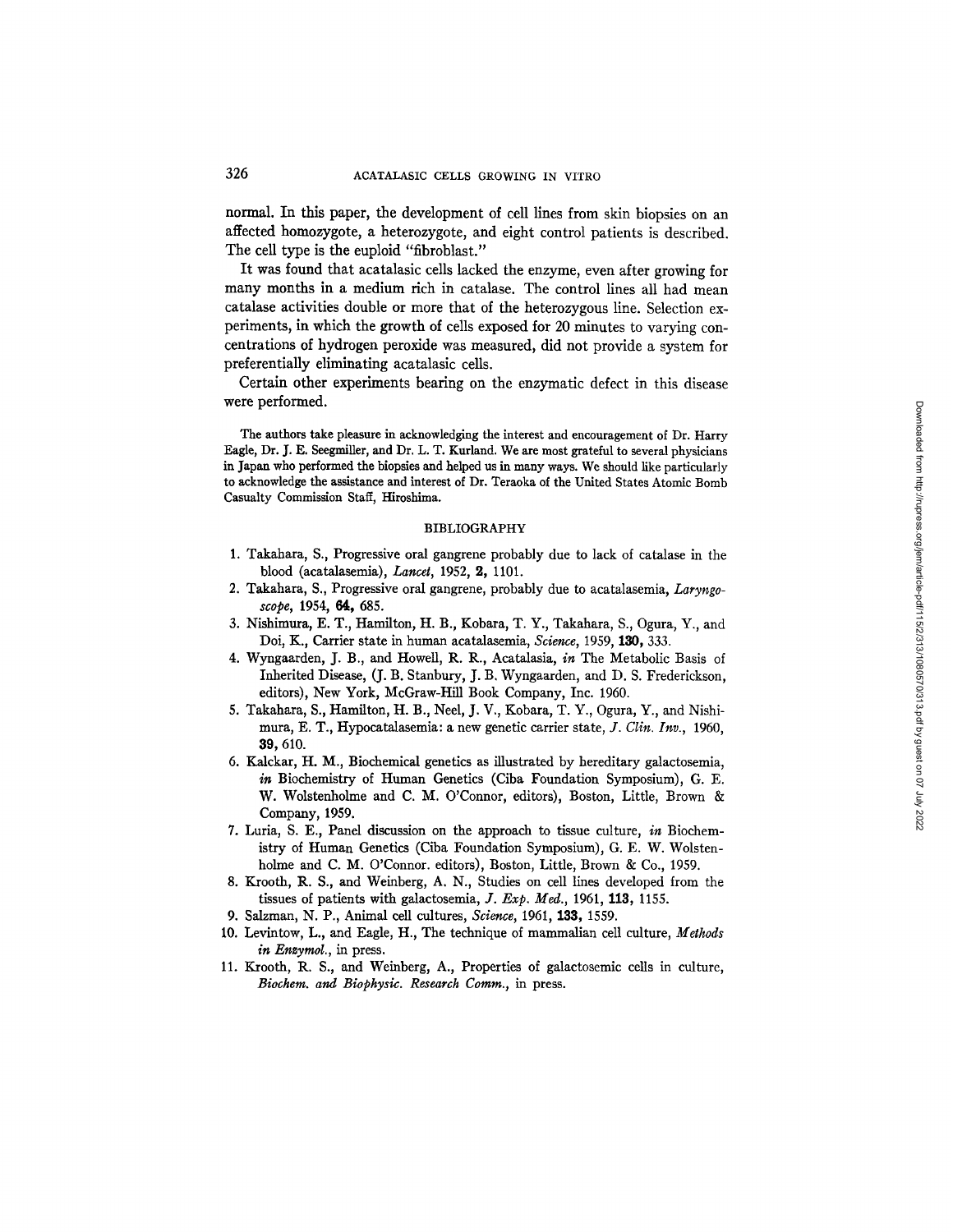- 12. Puck, T. T., Ciecura, S. L., and Robinson, A., Genetics of somatic mammalian cells, *J. Exp. Meal.,* 1958, 108, 945.
- 13. Tjio, J.I-I., and Puck, T. T., The somatic chromosomes of man, *Proe. Nat. Aead. Se.,* 1958, 44, 1229.
- 14. Hsu, T. C., and Kellogg, D. S., Primary cultivation and continuous propagation *in vitro* of tissues from small biopsy specimens, *J. Nat. Cancer Inst.*, 1960, 25, 221.
- 15. Krooth, R. S., and Tjio, J. H., The biosynthesis of poliovirus by euploid fibroblasts of non-neoplastic *origin, Virology,* 1961, 14, 289.
- 16. Oyama, V. I., and Eagle, H., Measurement of cell growth in tissue culture with a phenol reagent (Folin-Ciocalteu), *Proc. Soc. Exp. Biol. Med.,* 1956, 91, 305.
- 17. Beers, R. F., and Sizer, I. W., A spectrophotometric method for measuring the breakdown of hydrogen peroxide by catalase, *J. Biol. Chem.,* 1952, 195, 133.
- 18. Maehly, A. C., and Chance, B., The assay of catalases and peroxidases, *Methods Biochem. Anal.,* 1954, 1, 357.
- 19. Lieberman, I., and Ove, P., Enzyme activity levels in mammalian cell cultures, *J. Biol. Chem.,* 1958, 233, 634.
- 20. Lowry, O. H., Rosebrough, N. ]., Farr, A. L., and Randall, R. J., Protein measurement with the Folin phenol reagent, *J. Biol. Chem.,* 1951, 193, 265.
- 21. Fisher, R. A., Statistical Methods for Research Workers, New York, tiafner Publishing Co. 1950.
- 22. Peppers, E. V., Westfall, B. B., Kerr, H. A., and Earle, W. R. Note on the catalase activity of several mammalian cell strains after long cultivation *in vitro, J. Nat. Cancer Inst.*, 1960, 25, 1065.
- 23. Krooth, R. S., Tobie, Y., Tjio, J. H., and Goodman, H. C., The reaction of certain human sera with mammalian chromosomes, *Science, in* press.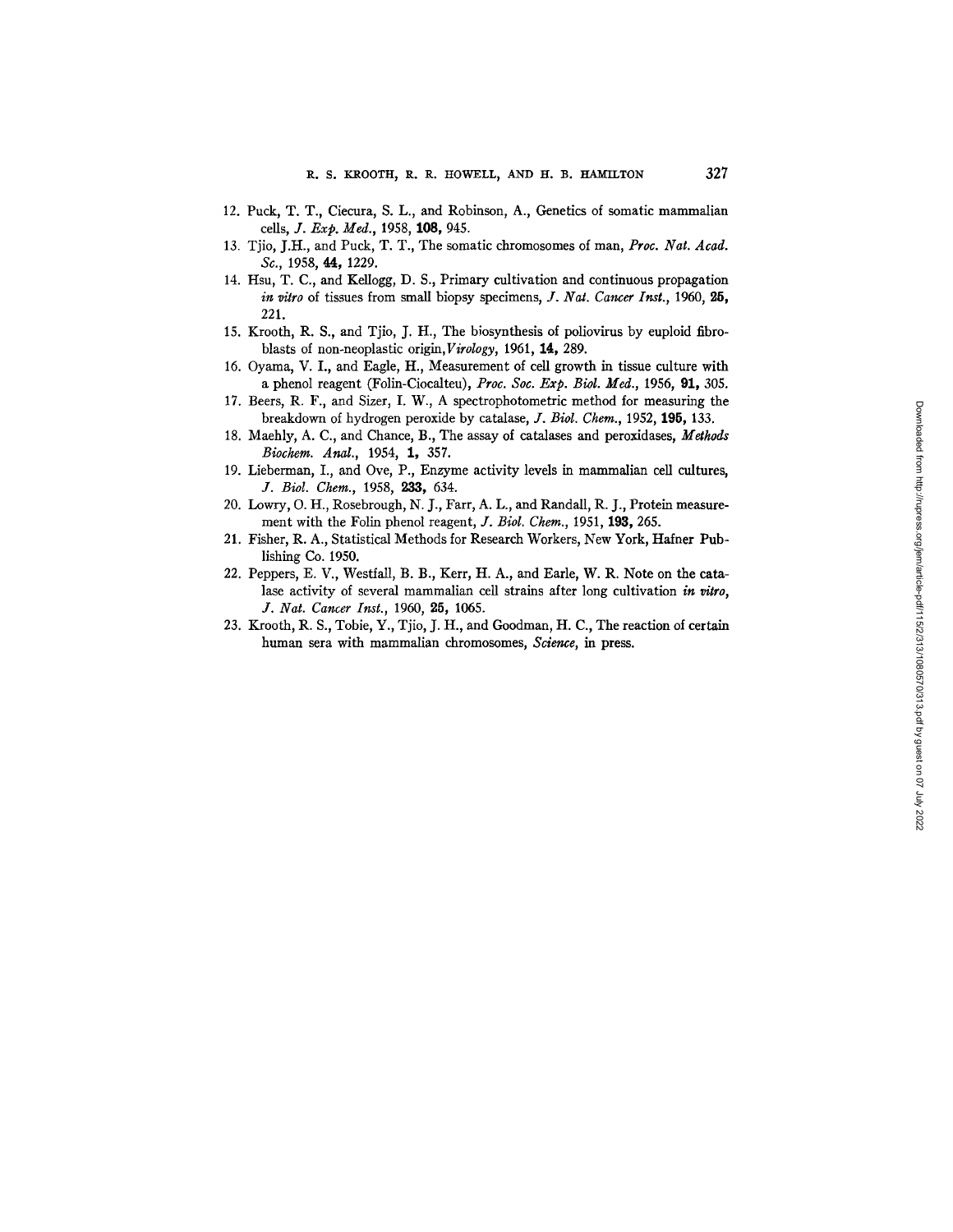# EXPLANATION OF PLATE 34

FIG. 1. Photomicrograph of a culture of the acatalasic (ACA) cell line showing mitosis. The cells which grow out are fusiform and transparent.  $\times$  150.